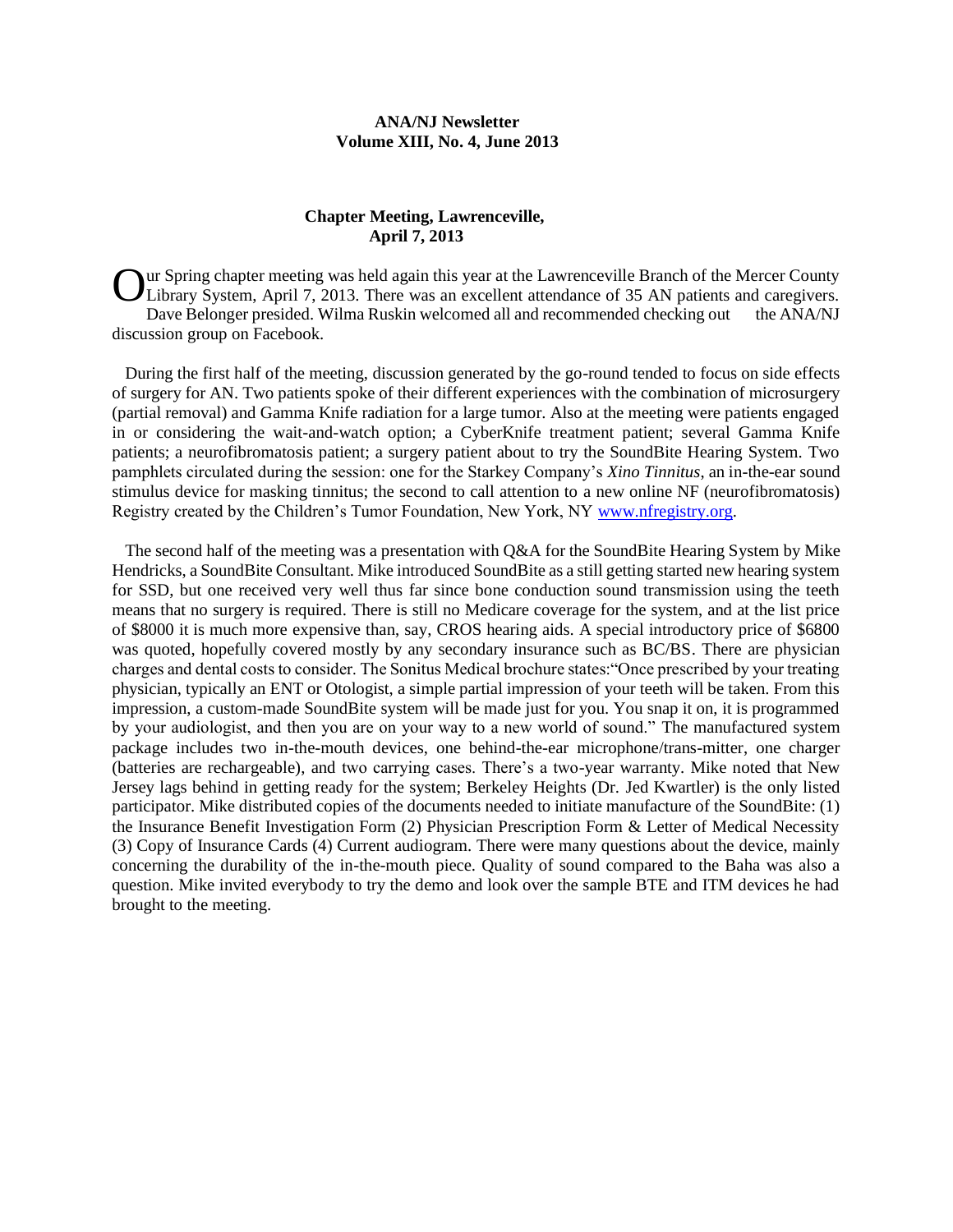#### **Notices**

**●** The CyberKnife radiosurgery system is manufactured by Accuray Inc., a radiation oncology company headquartered in Sunnyvale, CA [\(www.accuray.com\)](http://www.accuray.com/). Dr. John Lipani, who reports on CyberKnife hypo-



*fractionated stereotactic radiosurgery* for acoustic neuroma in this issue of the newsletter, trained extensively at Stanford University under Dr. John Adler, the inventor of CyberKnife. Dr. Lipani recently joined ANA/NJ's Medical Advisory Board.

● Rosemary Gibson, former senior program advisor at the Robert Wood Johnson Foundation and former associate at the American Enterprise Institute, is the author of *The Treatment Trap: How the Overuse of Medical Care is Wrecking Your Health & What You Can Do About It (2011). She is a very informed and* effective speaker. For a video of her talk about the book presented at RWJ University Hospital in July 2010, go to [www.BookTV.org](http://www.booktv.org/) and search the Video Library.

## **Acoustic Neuroma Today**

*Hypofractionated Stereotactic Radiosurgery for Acoustic Neuroma: The CyberKnife*

**by** Dr. John D. Lipani

raditional radiation therapy (RT) typically delivers radiation to a wide target field within the body Traditional radiation therapy (RT) typically delivers radiation to a wide target field within the body resulting in the treatment of both the tumor and a significant volume of surrounding healthy tissue. This technology is ideal for tumors that invade the surrounding tissue and when tumor margins are not well defined. In an effort to protect the healthy tissue, traditional RT is delivered in small daily doses or fractions divided into 30-40 sessions. This dosing strategy is commonly referred to as *hyperfractionation*. The sublethal daily doses allow healthy tissue to repair itself; a capability not present in tumor cells. However, the total dosage delivered to the patient is limited by the tolerance of healthy tissue in close proximity to the target. In some cases, this limitation may result in the inability to adequately control tumor growth. Regardless, once a patient has received his or her limit, radiation treatment must stop in an effort to prevent healthy tissue damage.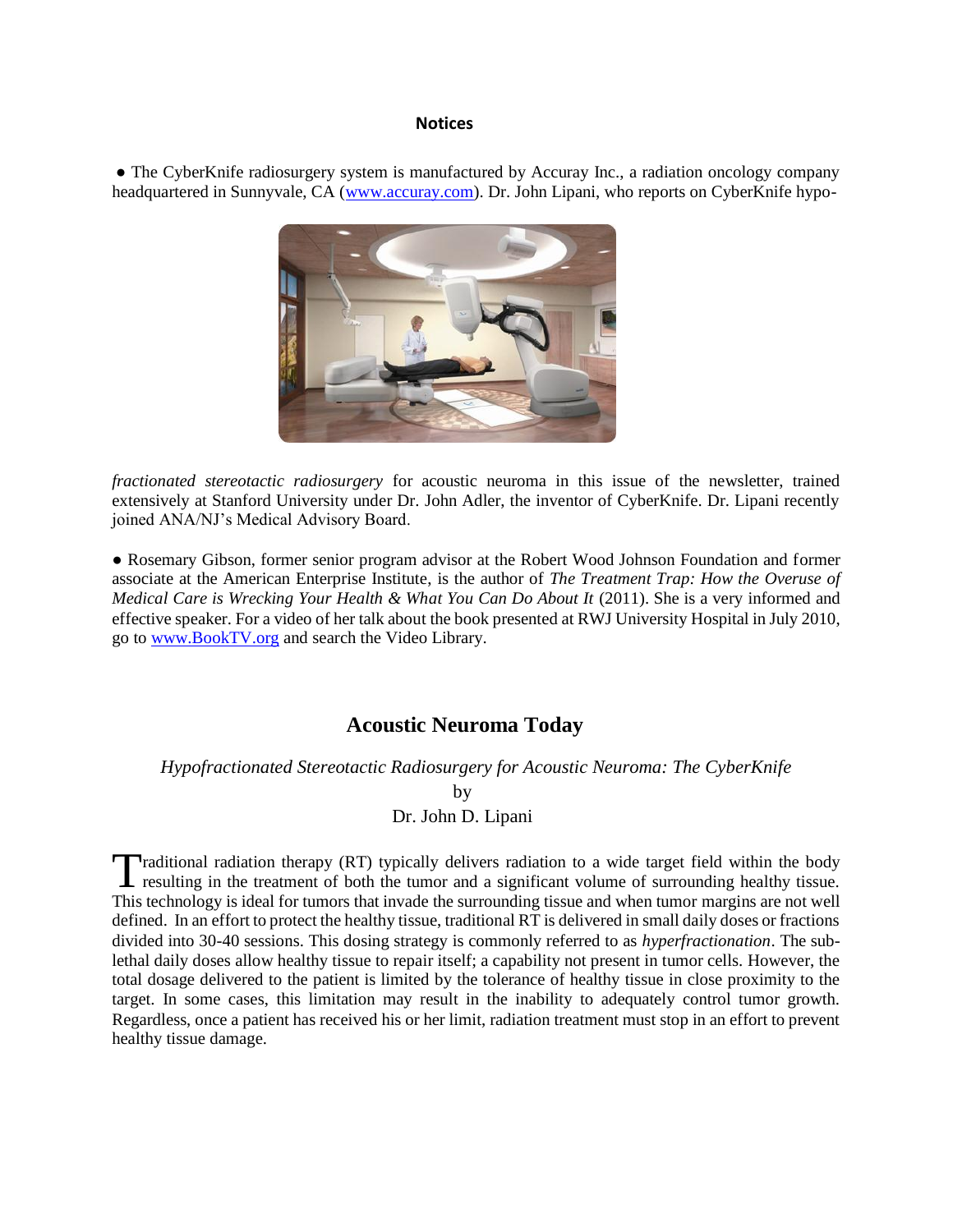Stereotactic radiosurgery (SRS) devices such as Gamma Knife and CyberKnife are designed to deliver



l

high dose radiation with extreme accuracy, targeting the tumor with minimal damage to the surrounding healthy tissue. Using extreme precision in targeting rather than *hyperfractionation* for protecting healthy tissue enables higher more effective dosing to stubborn tumor cells. Traditionally, radiosurgery was delivered in a single session or fraction. The ablation of the target tissue within a single fraction was compared to the definitive cut using a surgeon's scalpel, hence the term *radiosurgery*. However, even with the extreme precision, in some cases such as with tumors located within the brain or spinal cord, *hypofractionation* (i.e., dose delivery in 2-5 fractions) becomes necessary when protection of even a very small amount of healthy tissue is critical.

 The CyberKnife system was one of the first radiosurgery devices to use hypofractionation as an added measure of safety. It allows for less damage to surrounding healthy tissue and for clinicians to complete treatment in 1 to 5 days compared to several weeks required for traditional RT. Hypofractionated SRS using CyberKnife has been performed successfully in cases when single-session SRS treatments are considered too risky, such as with tumors within the brainstem, spinal cord, or optic nerves. The combination of high dose precision and hypofractionation has enabled successful treatment of lesions previously considered untreatable with surgery, radiation therapy, or single-session radiosurgery.

 Excellent tumor control rates of 95% or more have been reported with single-session SRS (e.g., Gamma Knife), conventionally fractionated stereotactic radiotherapy and proton beam irradiation. Given the impressive rates of tumor control with these modalities, more attention is being paid to functional outcome such as hearing preservation, as well as trigeminal nerve and facial nerve function. The radiobiological rationale behind fractionation is to minimize radiation-induced normal tissue complications. However, conventionally fractionated treatment schedules typically require multiple sessions over 5 to 6 weeks, which may be inconvenient for those living distant from the radiation facility. Furthermore, when the target tissue's radiation sensitivity approaches that of the surrounding critical tissues, as it does with benign (e.g., acoustic neuroma) compared to most metastatic tumors, stricter treatment limitations using conventional fractionation do not provide much room for improvement.

The treatment strategy for acoustic neuromas at Stanford University has focused on using CyberKnife for hypofractionated SRS in 3 fractions in an effort to maintain high tumor control rates while reducing treatment toxicity. Initial data from Stanford (1999) for 33 patients using 21 Gy in 3 fractions was encouraging. The tumor control rate was 97%. Preservation of useful hearing was  $77\%$ , compared to 51% overall hearing preservation in compiled single-session SRS data.<sup>2</sup> However, dosages used for singlesession SRS have been reduced to 12-13 Gy over the past decade, and this has maintained tumor control rates of 95% or more while improving hearing preservation in single-session SRS to 60.5%, according to

<sup>&</sup>lt;sup>1</sup> J.C.Poen et al, "Fractionated Stereotactic Radiosurgery and Preservation of Hearing in Patients with Vestibular Schwannoma: A Preliminary Report," *Neurosurgery*, 1999;45(6), 1299-1305.

<sup>&</sup>lt;sup>2</sup> I. Yang et al, "A Comprehensive Analysis of Hearing Preservation after Radiosurgery for Vestibular Schwannoma," *Jour of Neurosurgery*, 2010;112(4), 851-859.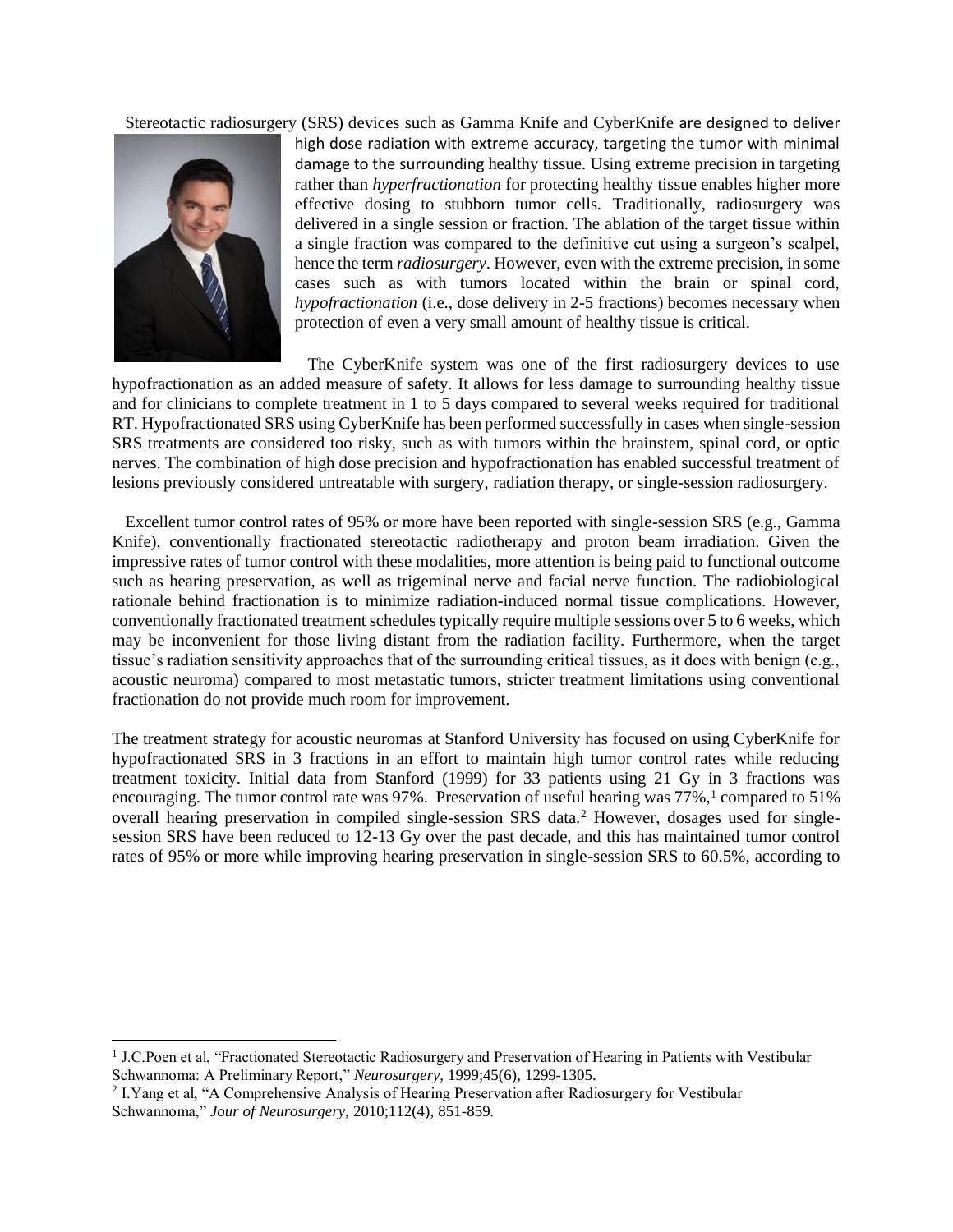the analysis by Yang et al, and up to 68-77% in some single-institution reports.<sup>3</sup> The reduction of dose also resulted in a decreased risk of trigeminal (0.7-5%) and facial nerve injury (0-4.5%) in single session SRS.<sup>4</sup>

 How do more recent CyberKnife hypofractionated SRS results compare to the single-session SRS data? A 2011 Stanford report has looked at 383 cases, 90% of which were treated with 18 Gy in 3 fractions (about equivalent to 12 Gy for single-session SRS). The 3 and 5 year tumor control rates were shown to be 99% and 96%, respectively.<sup>5</sup> The serviceable hearing preservation rate was 76%. There was no case of facial weakness; eight patients (2%) developed trigeminal nerve dysfunction, half of which was transient.

 Although these results are promising, the retrospective nature of this study, along with variables such as tumor size, degree of hearing loss, presence of neurofibromatosis-type 2 and the range of complication rates, make direct comparisons with single-session SRS difficult. However, an interesting observation of the Stanford report is that low risk of complications was seen with larger-volume tumors, perhaps indicating a benefit of hypofractionated SRS compared to single-session SRS in this subset of cases.

 The current Stanford protocol for treatment of acoustic neuroma using CyberKnife is 18Gy in 3 daily sessions. Each session lasts approximately 50 minutes. CyberKnife patients do not require the application of a rigid stereotactic head frame. Instead, the patient's face and head are held steady using a soft customized see-through and breathable aquaplast mask. CyberKnife treatment for acoustic neuroma results in excellent tumor control with promising hearing preservation and non-auditory complication rates. Despite these successes, more research is needed to continue optimizing the functional outcomes in these patients and to better distinguish between the various treatment options. Until then, with comparable results across all noninvasive modalities, certain considerations such as number of sessions and frame-based vs. frameless technology may be reasonable when choosing a particular treatment option.

### ●

## "*Critical Decisions"*  **(A Look at Shared Decision Making)**

Dr. Peter Ubel's book, *Critical Decisions: How You and Your Doctor Can Make the Right Medical Choices Together* (2012), is an excellent read for patients confronted by medical conditions having several treatment options with different possible, but not always totally predictable, outcomes – like, for example, acoustic neuroma. Dr. Ubel, who is a physician and behavioral scientist at Duke University, doesn't specifically address the acoustic neuroma experience in his book, but his thoughtful analysis of decision making in the 'medical encounter' will enlighten anyone coping with a serious illness. His main goal is to help patients and doctors communicate better with each other to make the best medical choices.

 We learned of Dr. Ubel's book while looking into the work of the Informed Medical Decisions Foundation (IMDF), a non-profit organization established by Dr. John Wennberg and other physicians in 1989 to advocate for increased patient involvement in medical decision making. For IMDF, then as now, the goal

 $\overline{a}$ 

<sup>3</sup> For example: R.Chopra et al, "Long-term Follow-up of Acoustic Schwannoma Radiosurgery with Marginal Doses of 12 to 13 Gy," *Int J Radiat Oncol Biol Phys*, 2004;68(3),845-851; T.Hasegawa et al, "Stereotactic Radiosurgery for Vestibular Schwannomas: Analysis of 317 Patients Followed More than 5 Years," *Neurosurgery*, 2005;57(2),257-65.

<sup>4</sup> For example: L.D.Lunsford et al, "Radiosurgery of Vestibular Schwannomas: Summary of Experience in 829 Cases," *Jour Neurosurgery*, 2005;102 (Suppl), 195-99: J.M.Hempel et al, "Functional Outcome after Gamma Knife Treatment in Vestibular Schwannomas, *Eur Arch Otorhinolaryngol*, 2006;263(8), 714-18.

<sup>5</sup> A.Hansasuta et al, "Multisession Stereotactic Radiosurgery for Vestibular Schwannomas: Single-institution Experience with 383 Cases," *Neurosurgery*, 2011;69(6),1200-1209.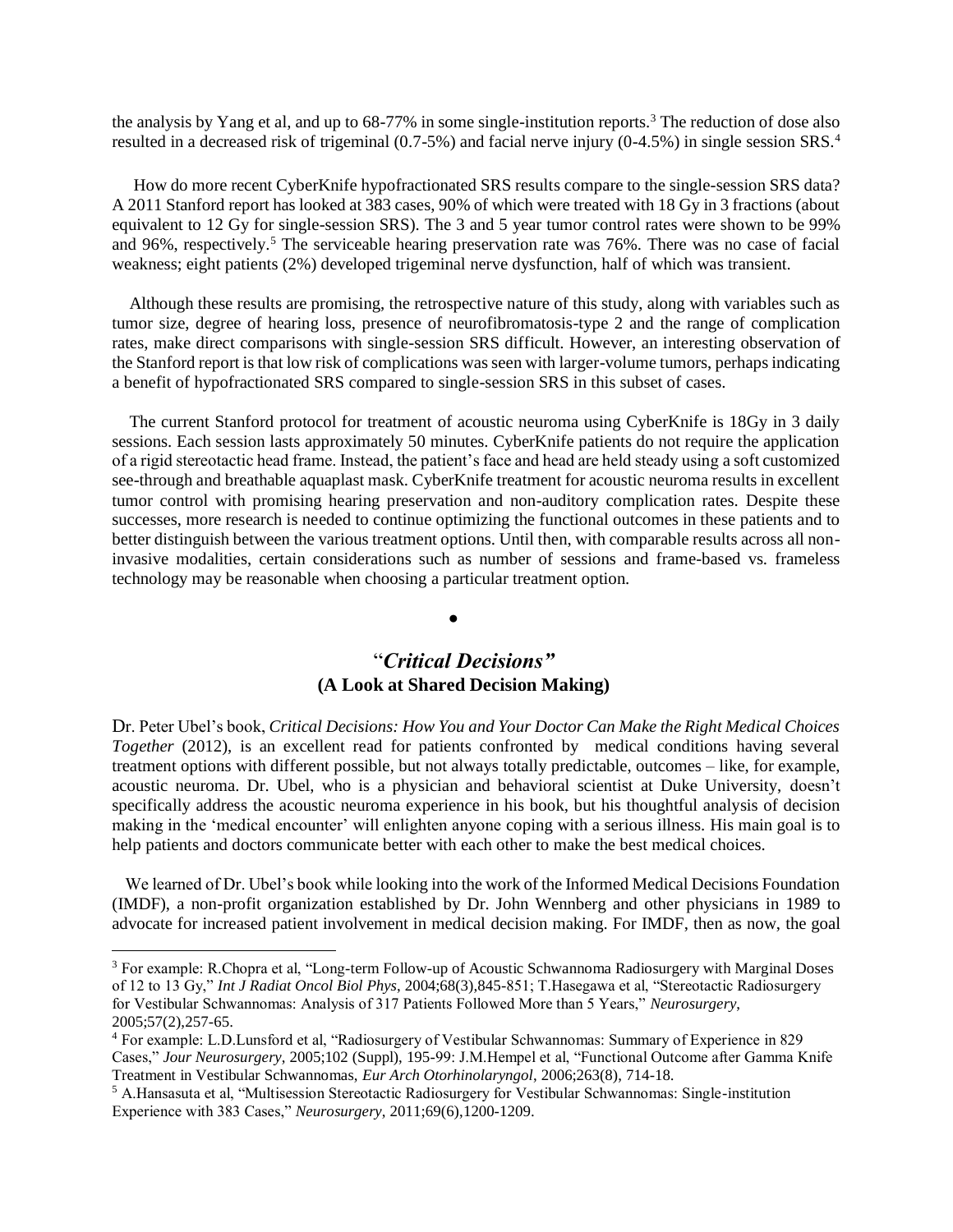has been to move healthcare away from a *paternalistic* model of decision making ('the doctor knows best') and build a new model of *shared decision making* – defined on the website as "a collaborative process that allows patients and their providers to make health care decisions together, taking into account the best scientific evidence available, as well as the patient's values and preferences."<sup>6</sup> Dr. Michael Barry, the president of IMDF since 2009, has described shared decision making as "The Pinnacle of Patient-Centered Care." <sup>7</sup> He writes: "Experience has shown that when patients know they have options for the best treatment, screening test, or diagnostic procedure, most of them will want to participate with their clinicians in making the choice. . . Patients should be educated about the essential role they play in decision making and be given effective tools to help them understand their options and the consequences of their decisions. They should also receive the emotional support they need to express their values and preferences and be able to ask questions without censure from their clinicians. Clinicians, in turn, need to relinquish their role as the single, paternalistic authority and train to become more effective coaches or partners – learning, in other words, how to ask, 'What matters to you?' as well as 'What is the matter?'"

 IMDF has focused its attention on the development of patient decision aids – i.e., information booklets, DVDs, videos and interactive online tools – with the aim of helping patients prepare to have an informed dialogue with their physicians during the medical encounter. Decision aids examining the benefits and risks of medical screenings, procedures and treatments are designed to help patients arrive at the best decisions in line with their own values and preferences. IMDF now produces decision aids in collaboration with HealthDialog, a private healthcare company headquartered in London.<sup>8</sup> The current list of IMDF decision aids topics numbers 47, ranging from back pain and breast and prostate cancer to cataract surgery and colon screening. (We can't help thinking of the famous slogan Sy Syms put on radio and TV: "An educated consumer is our best customer." Deciding on healthcare is not quite the same as buying clothing, but it can't hurt to know something about what you're getting into.)

 "Empowering Patients with Information" is the title of Chapter 9 in Dr. Ubel's book. This is the important chapter where Dr. Ubel reflects on the early years of IMDF and its introduction of the idea of decision aids, and where he makes clear that Dr. Wennberg and the other founders had no intention of empowering patients to become autonomous decision makers. There was no intent to replace 'The Doctor Knows Best' with 'The Patient Knows Best,' to move from one extreme to another. Instead, they chose the intermediate alternative of shared decision making. Dr. Ubel writes: "These doctors believed in empowering patients through information, but not in order to relegate physicians to the role of information clarifier. They recognized that physicians would almost always play a central role in medical decision making. They just wanted to make sure patients had enough in-formation at their disposal to partner with their physicians, so that . . . patients' preferences would become part of the conversation."

 Dr. Ubel is a "huge fan" of decision aids and believes they have had a major impact on decision-making. Numerous trials have shown, for example, that patients who use decision aids will more often opt for less aggressive medical treatment than other patients and arrive at decisions that are more consistent with their values.<sup>9</sup> And yet, says Dr. Ubel, decision aids have still to achieve their full potential. "The vast majority of patients who could benefit from decision aids don't even know they exist." Furthermore, providing patients with information is not enough by itself; patients must also want and learn to engage actively with

 $\overline{a}$ 

<sup>6</sup> The website is [www.informedmedicaldecisions.org.](http://www.informedmedicaldecisions.org/)

<sup>7</sup> "Shared Decision Making – The Pinnacle of Patient-Centered Care," *New England Journal of Medicine*, 366 (March 1, 2012), 780-81.

<sup>&</sup>lt;sup>8</sup> The website is [www.healthdialog.com.](http://www.healthdialog.com/) Health-Dialog's chief science officer, Dr David Wennberg, and Elise Burns describe shared decision making on *YouTube* (April 27, 2011). The Ottawa Hospital Research Institute maintains an A-Z inventory of decision aids at [http://decisionaid.ohri.ca.](http://decisionaid.ohri.ca/) 

<sup>9</sup> D.Stacey, M.Barry et al, "Decision Aids for People Facing Health Treatment or Screening Decisions," *Cochrane Database Syst Rev,* 10 (2011).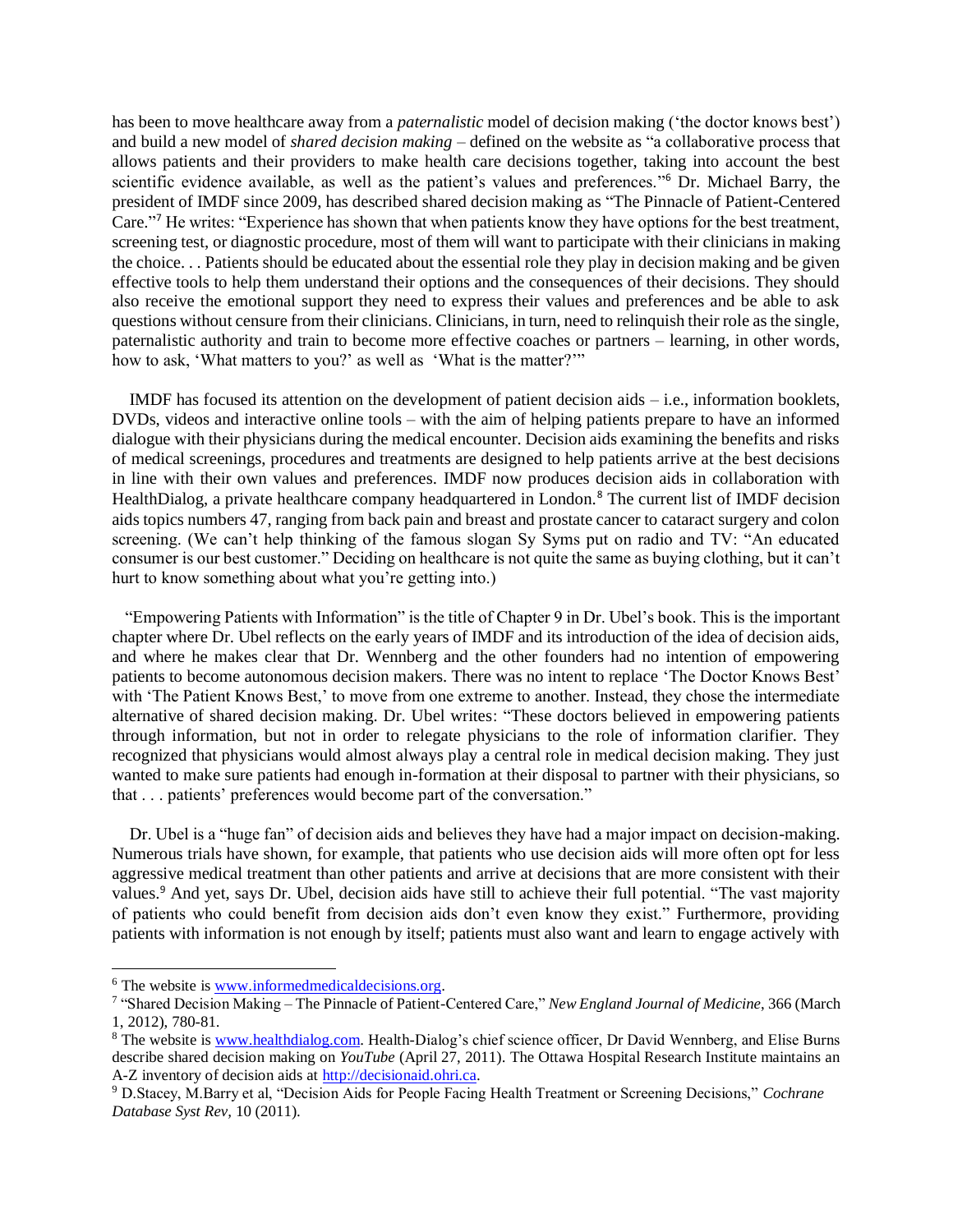their doctors. As one excellent study by Canadian researchers has observed: "Many patients have been socialized to think that the physician knows best, that they lack the expertise to make the treatment decision that a trusting relationship with the physician means trusting his judgment about the appropriate treatment, or that agreeing with the physician will result in better or more personal care."<sup>10</sup>

In the same vein, Dr. Ubel remarks: "To this day, many patients, especially those with symptomatic acute illnesses, don't want to be activated; they want to be cured."

 Notice that the title of the Canadian study advises that "It Takes Two to Tango." Dr. Ubel would agree wholeheartedly. He writes: "We also need to re-educate doctors. The biggest challenge to shared decision making today is not a lack of patient empowerment. As much as we need to increase our efforts to inform patients about their treatment alternatives and to teach them how to be active partners in their decisions, these efforts won't lead to good decision-making unless patients are paired off with enlightened physicians." After all, even the most informed patient is no match for the rapid-fire medical verbiage of a too-busy-to-listen or insensitive physician. "Empowered patients," writes Dr.Ubel, "can't play an active role in important decisions if they are met on the other end of the stethoscope by poor communicators." Dr. Ubel's Chapter 13 therefore deals with "Preparing Physicians for Prepared Patients." He advocates changes in the way medical students and residents are trained, putting more emphasis in the curriculum on teaching 'people skills,' with attention to decision psychology and instruction in body-language recognition.

 We've thought the best way to end is to recommend Dr. Myles Pensak's recent article in ANA's *Notes* (June 2012), entitled "Physician Thinking: Considerations When Helping Patients Make Decisions." Take a look, or a second look. We think Dr.Pensak practices shared decision making? Do you agree? Note that Dr. Pensak works at the University of Cincinnati Academic Health Center and has the opportunity there to consult with a number of colleagues. How does this affect the decision making process?

\_\_\_\_\_\_\_\_\_\_\_\_\_\_\_\_\_\_\_\_\_\_\_\_\_\_\_

l

<sup>&</sup>lt;sup>10</sup> C.Charles et al, "Shared Decision-Making in the Medical Encounter: What Does It Mean? (or It Takes at Least Two to Tango)," *Social Science and Medicine*, 44 (l997).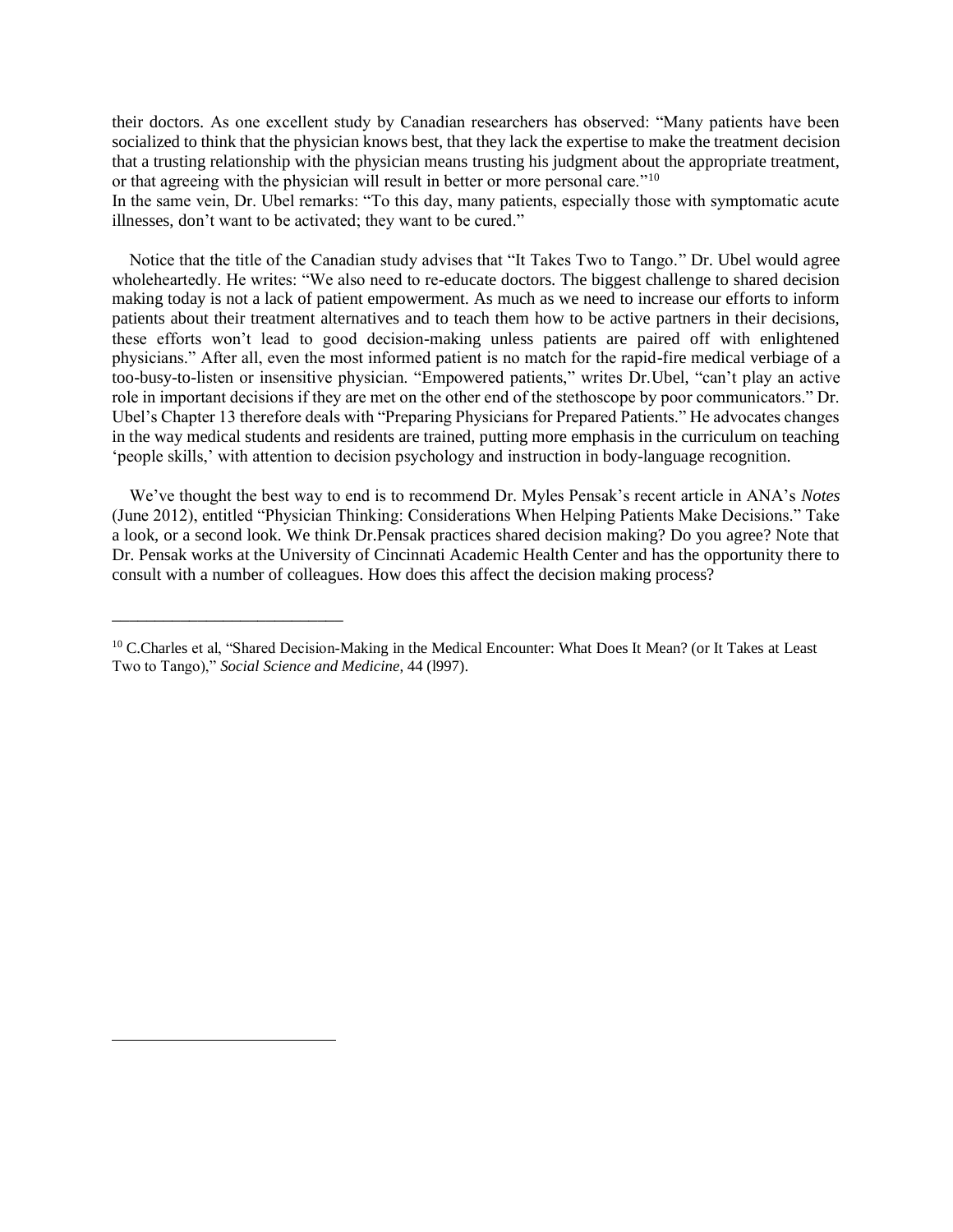

Fall 2013 Chapter Meeting

# **"What's New for Acoustic Neuroma?" (A Look at Two Decades of Change, 1993-2013)**

# **Jed A. Kwartler, MD**

Otologist/Neurotologist, Summit Medical Group

**Sunday, October 20, 2013**

1-3:30 pm

## **Summit Medical Group**

Lawrence Pavilion, One Diamond Hill Road

Berkeley Heights, NJ 07922

A wide-ranging presentation/discussion of changes in the acoustic neuroma experience for both doctors and patients over the past twenty years.

Refreshments Social Time

**Directions to Summit Medical Group**

The most direct way to the Summit Medical Group facility in Berkeley Heights is via Route 78.

From Route 78 East, take Exit 43, Berkeley Hts/Watchung. Follow the exit road to the light at Valley Rd and turn left onto Valley Rd. Go on Valley Rd to the first light and turn left onto Diamond Hill Rd. Follow Diamond Hill Rd to the light at Mountain Ave. Go left on Mountain Ave for a short distance to the entrance to Summit Medical Group on the left. You will see Lawrence Pavilion and parking straight ahead as you enter. In the Lawrence Pavilion lobby, take the elevator down to 1R, the Café/Conference